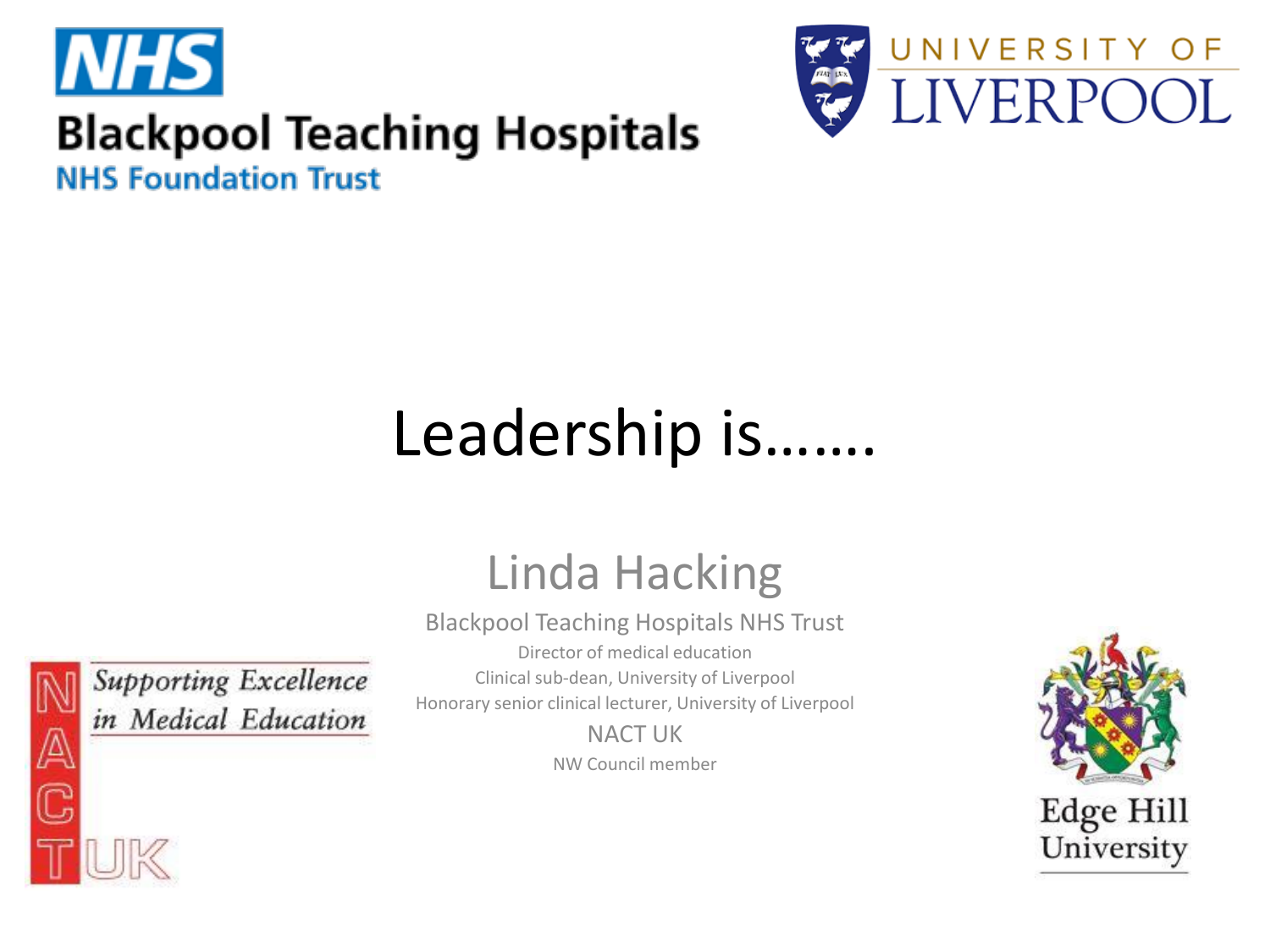#### Leadership is…….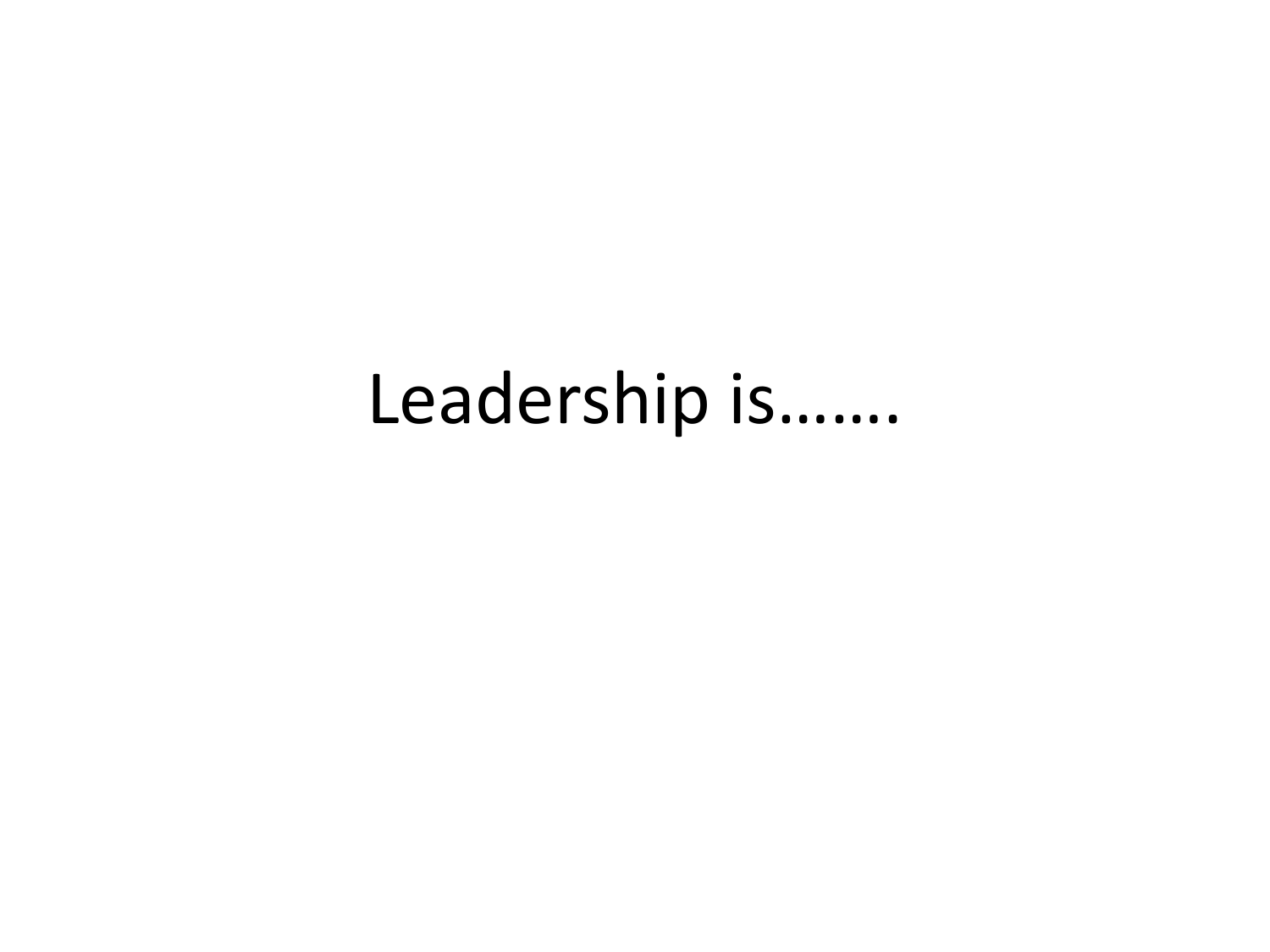# ……..not the same as management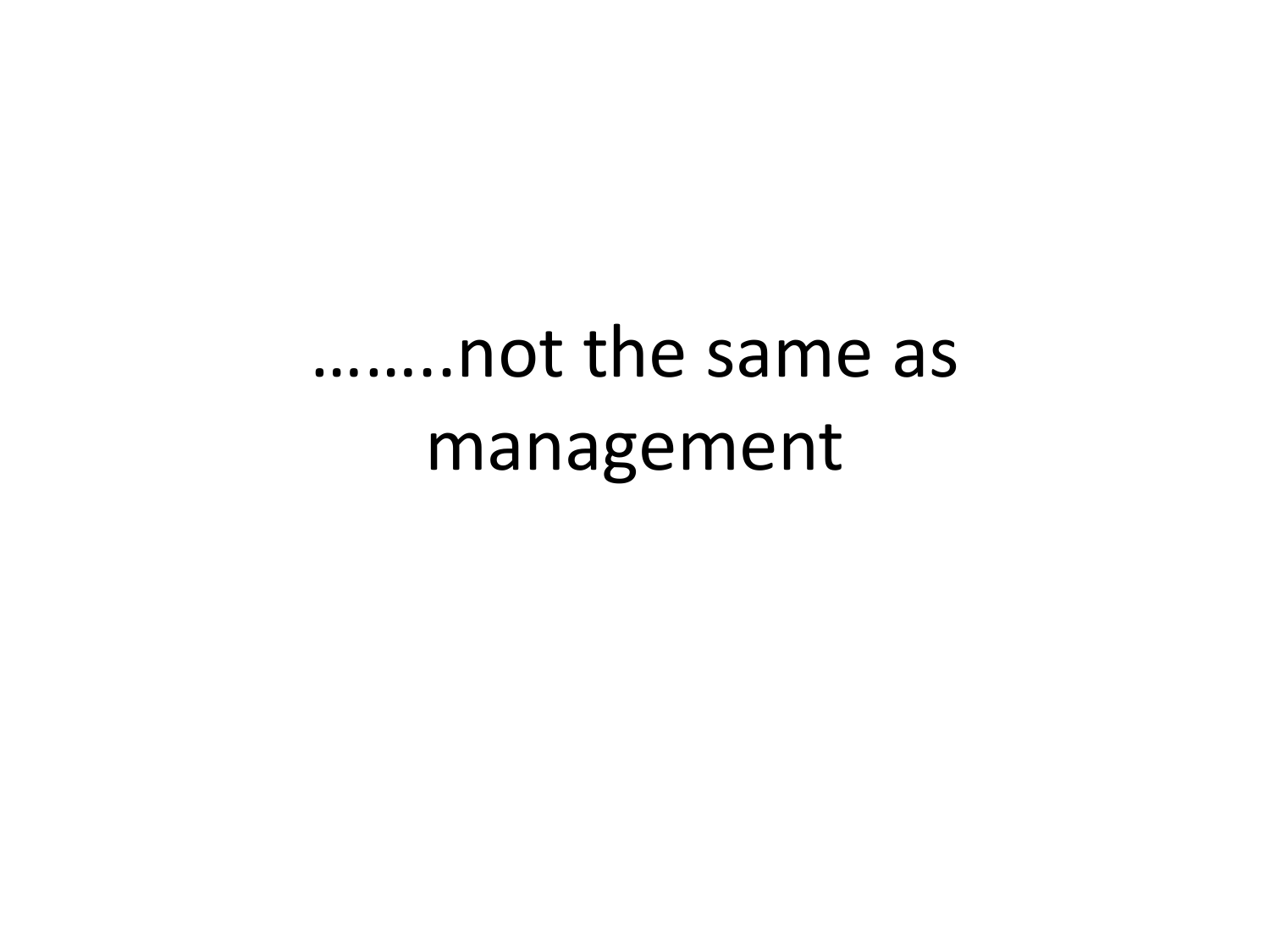"Managers are people who do things right…. Leaders are people who do the right thing"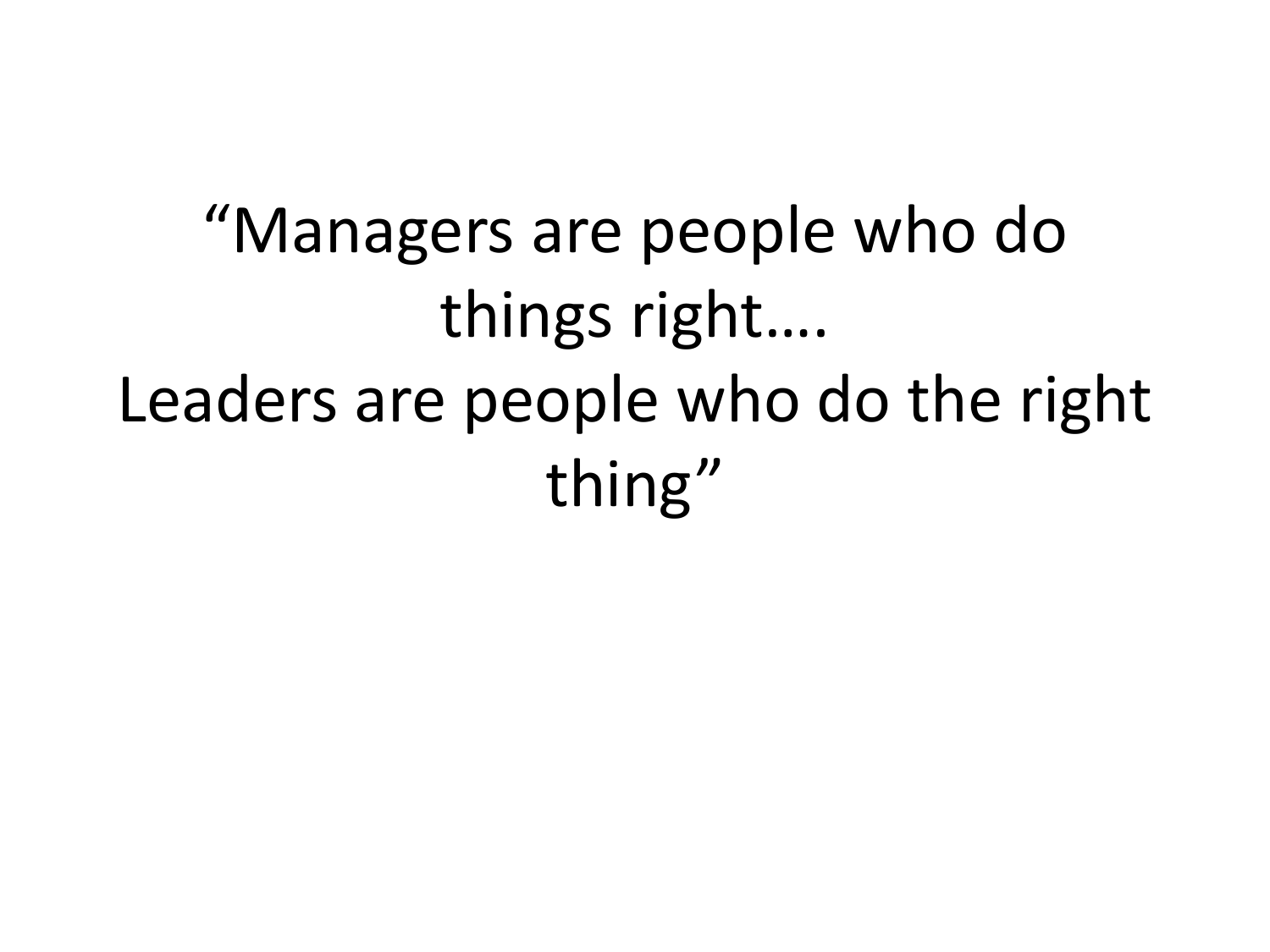## Manager Leader

- Functions
- Particular role or title
- Planning
- Organising, coordinating
- Command or control
- Take corrective action
- Existing paradigm

- Influence
- Guide others to pursue particular objectives and visions
- Motivate followers
- Satisfy unmet needs

• Create new paradigm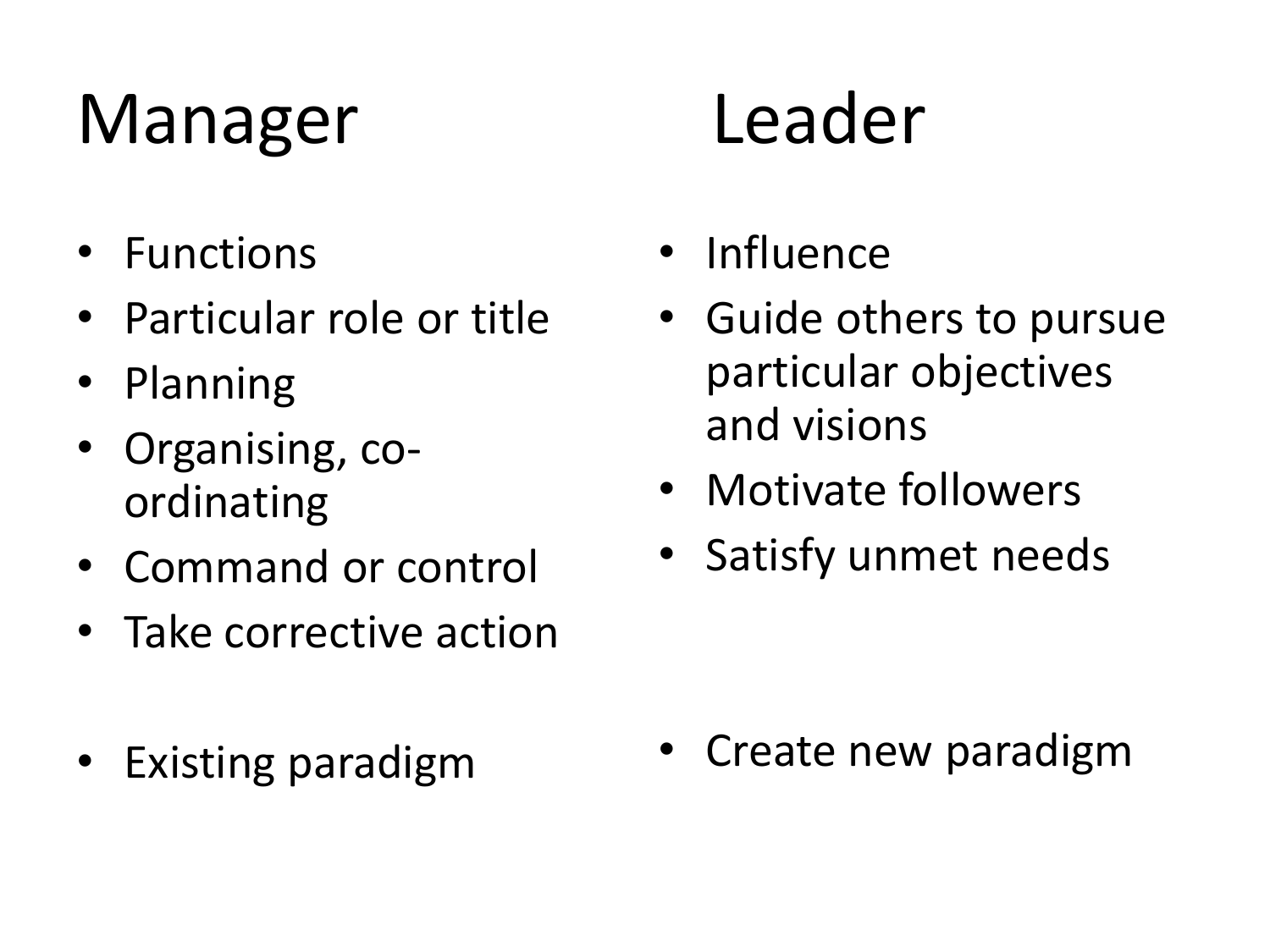Leadership is a social construct, and a product of popular preoccupations of the time and place.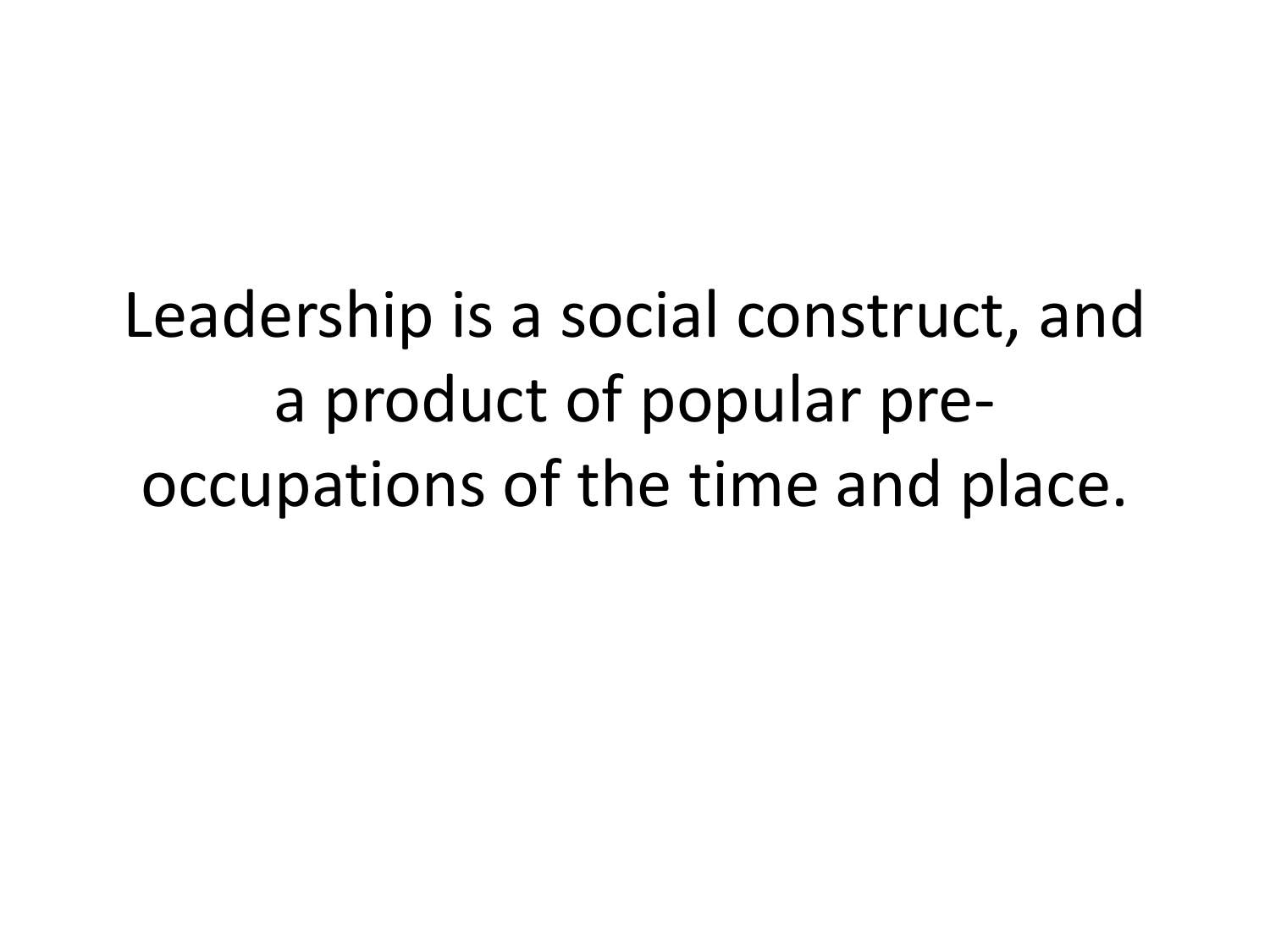## Leadership history

- Early 20<sup>th</sup> century "great man"
- "born leader"
- Intelligence, energy, dominance
- 1950s-80s behaviours and "styles"
- Impacts
- "task-focused" vs "people –focused"
- Situational leadership (adapt to followers)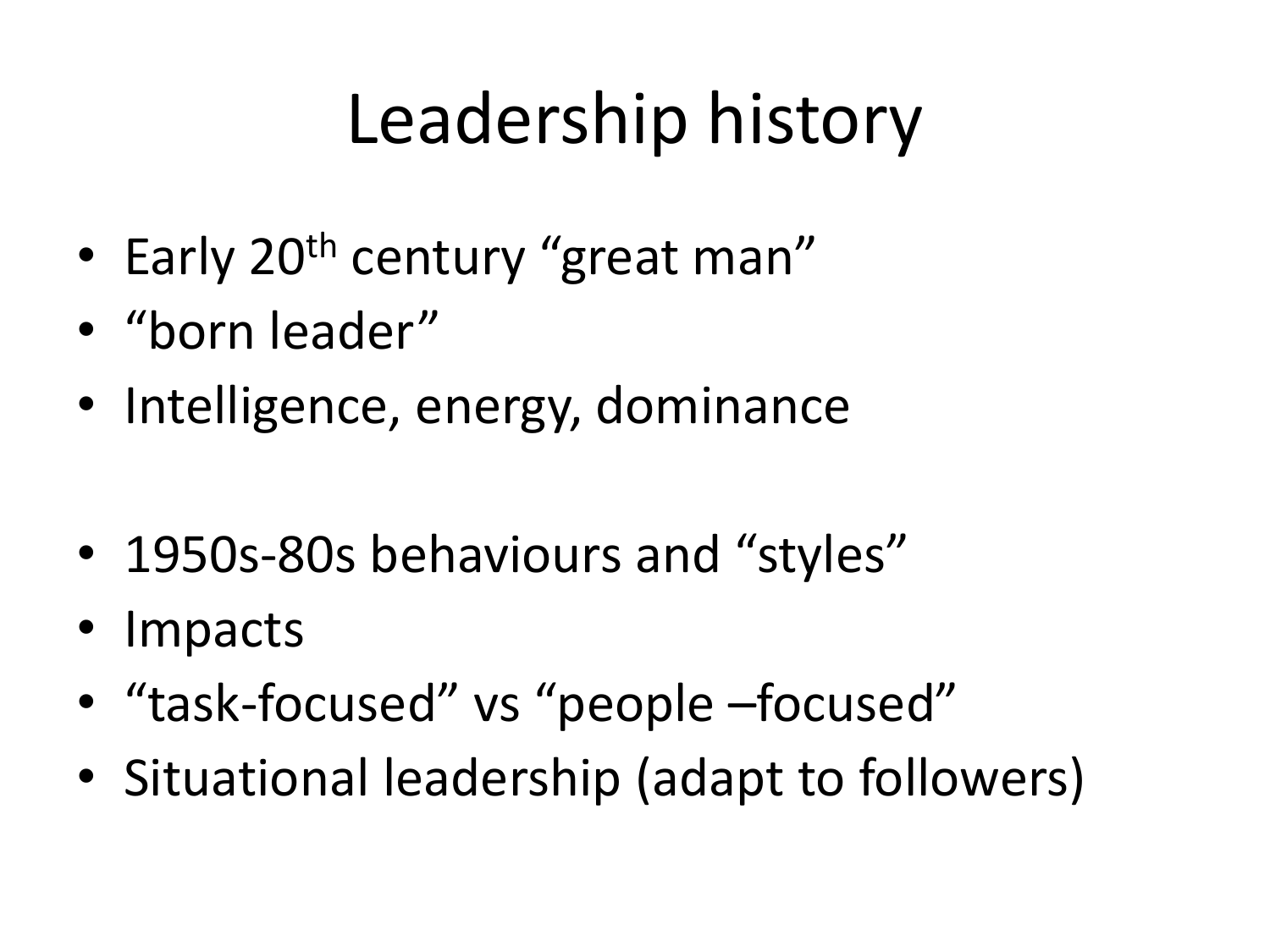### Leadership history

- 1980s, 90s- continuous change
- Transformational leadership
- Social influence

- 1990s- charismatic leadership
- Clearly articulated ideology, confidence
- Ultimately, hubris in some cases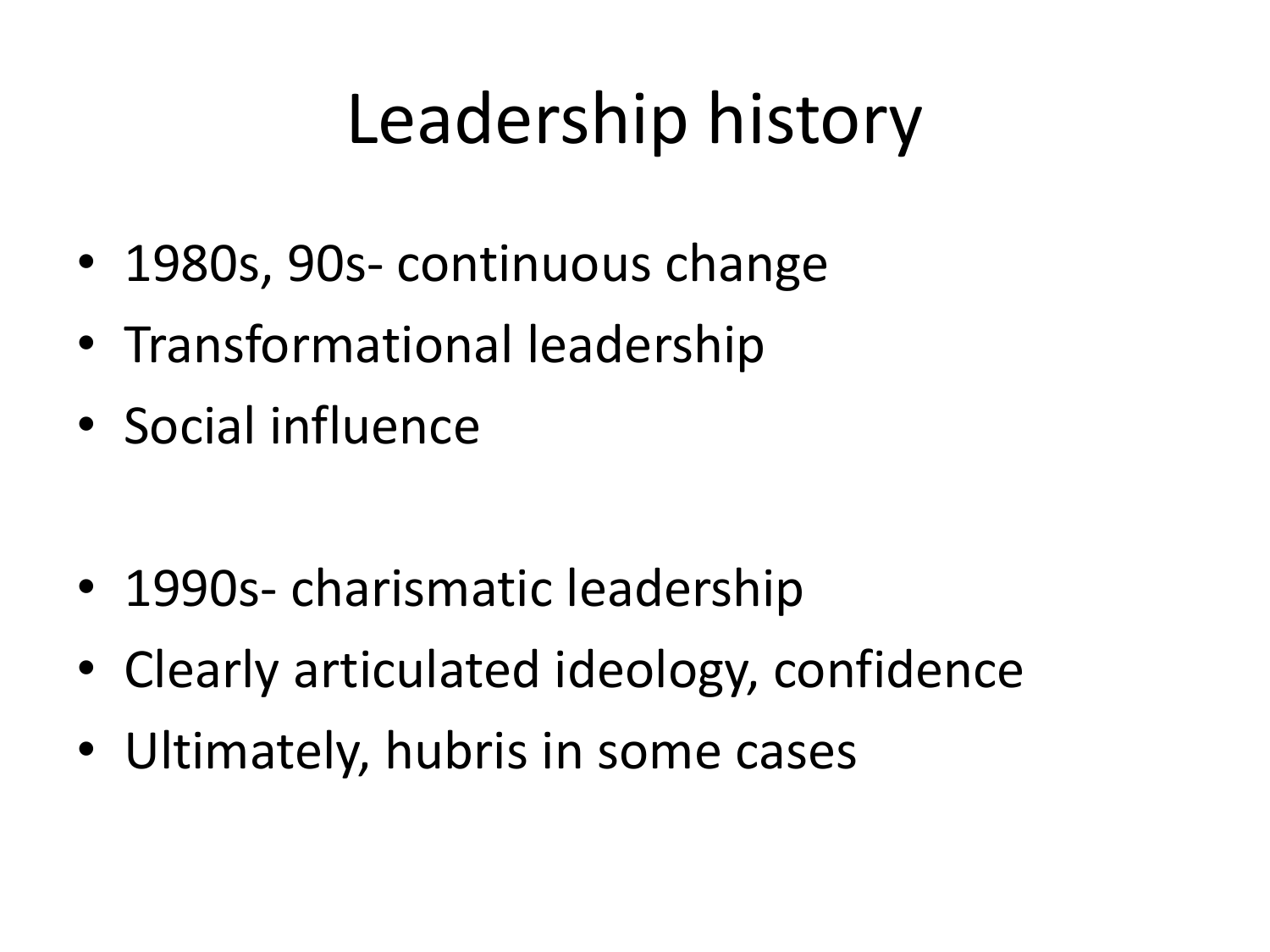#### Leadership today

- Thoughtful, values-led
- Needs of followers
- Distributed, collaborative
- Learning orientated leadership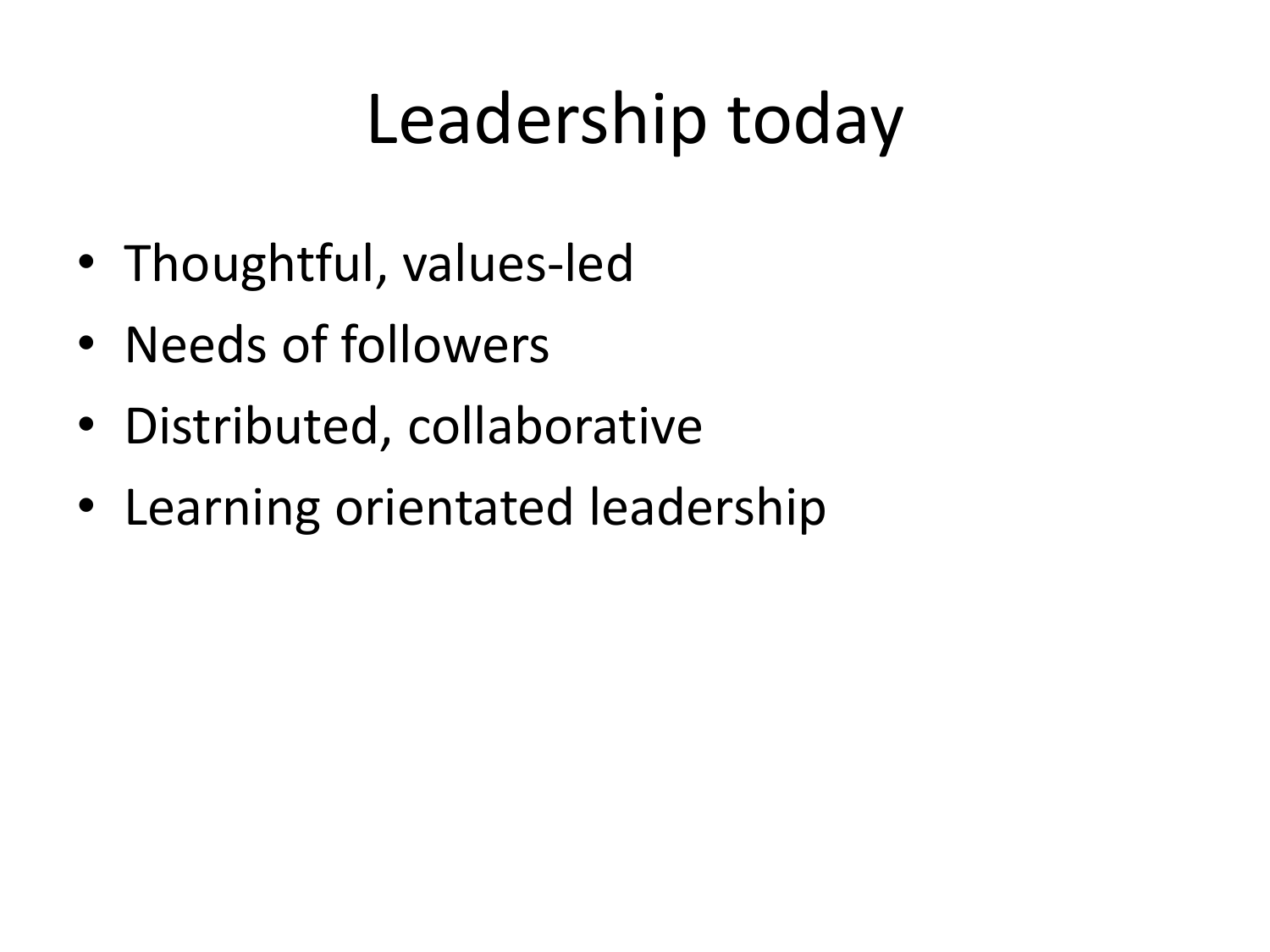#### Healthcare organisations

- "professional bureaucracies"
- Evolving expertise of skilled and knowledgeable workers who exercise a degree of control of delivery of service
- Workers' autonomy regulated by external professional organisations
- cf "machine bureaucracy"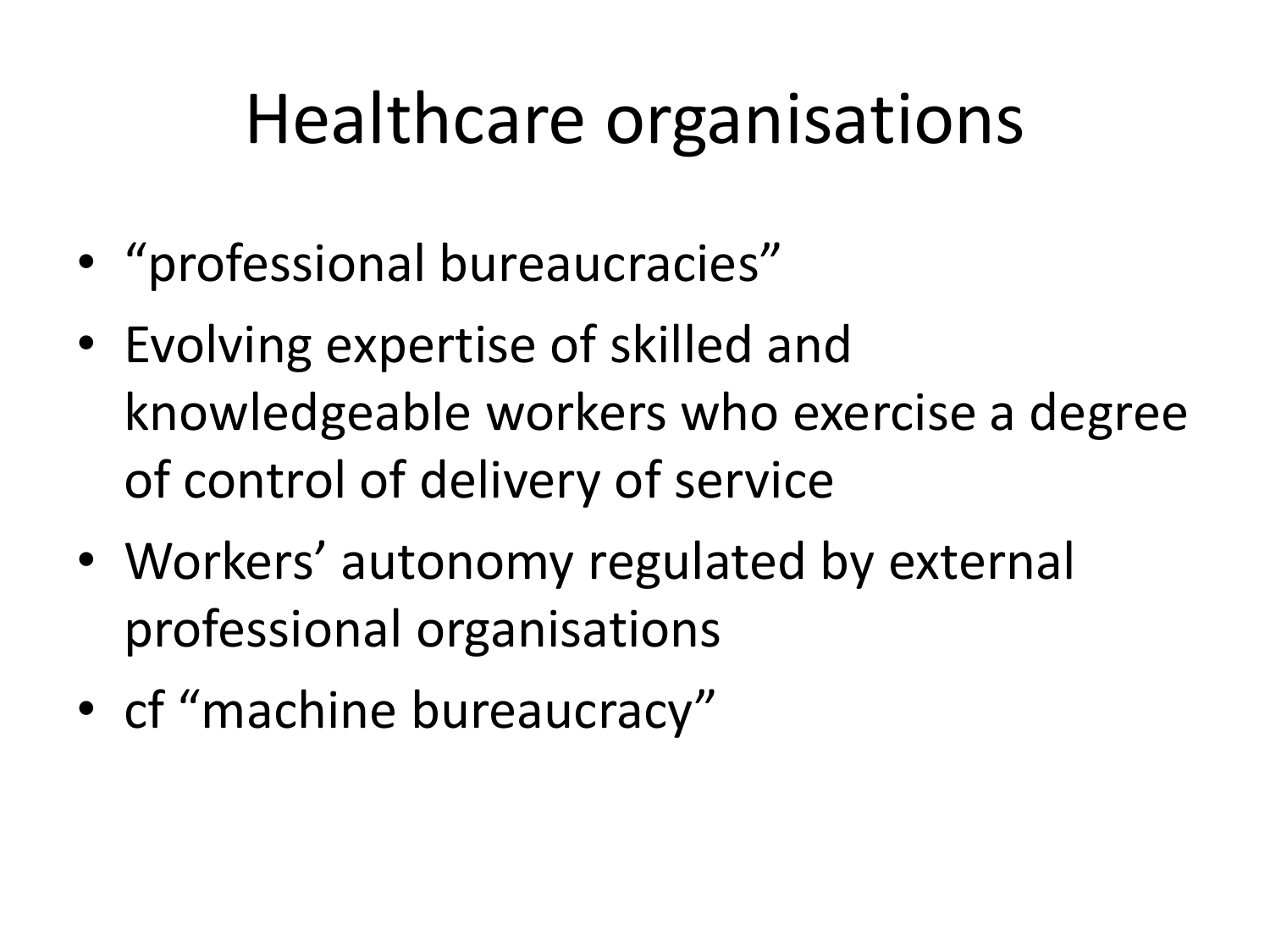3 implications of "professional bueaucracy"

- Key leadership roles are played by professionals
- Leadership is dispersed and distributed (not just those in management roles)
- Requires collective leadership with teams at different levels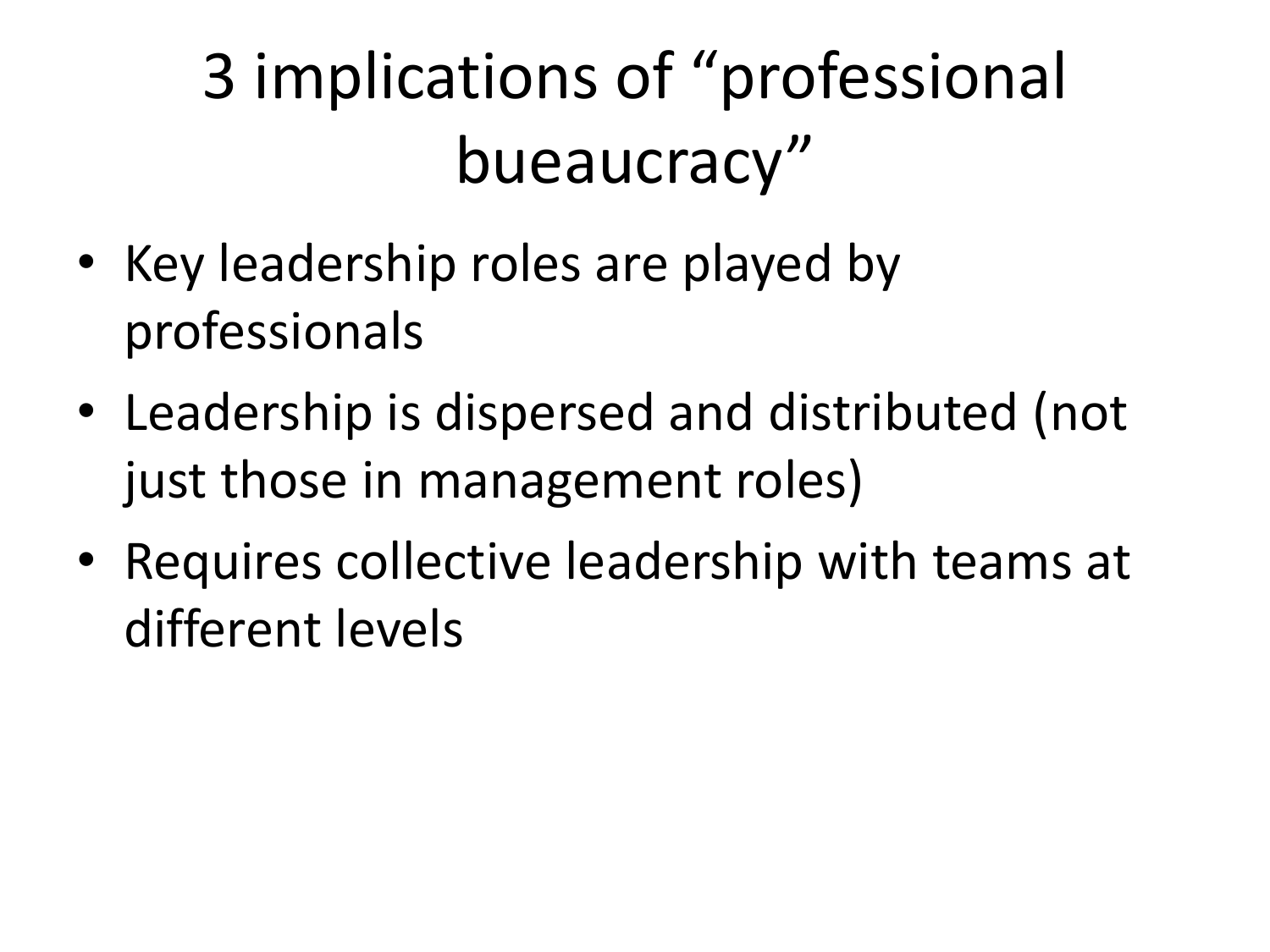#### In context of UK healthcare

- Darzi (2008) *"High quality care for all"*
- Strong clinical leadership
- Culture of continuous quality improvement
- Change should be: *locally led; patient centred; clinically driven*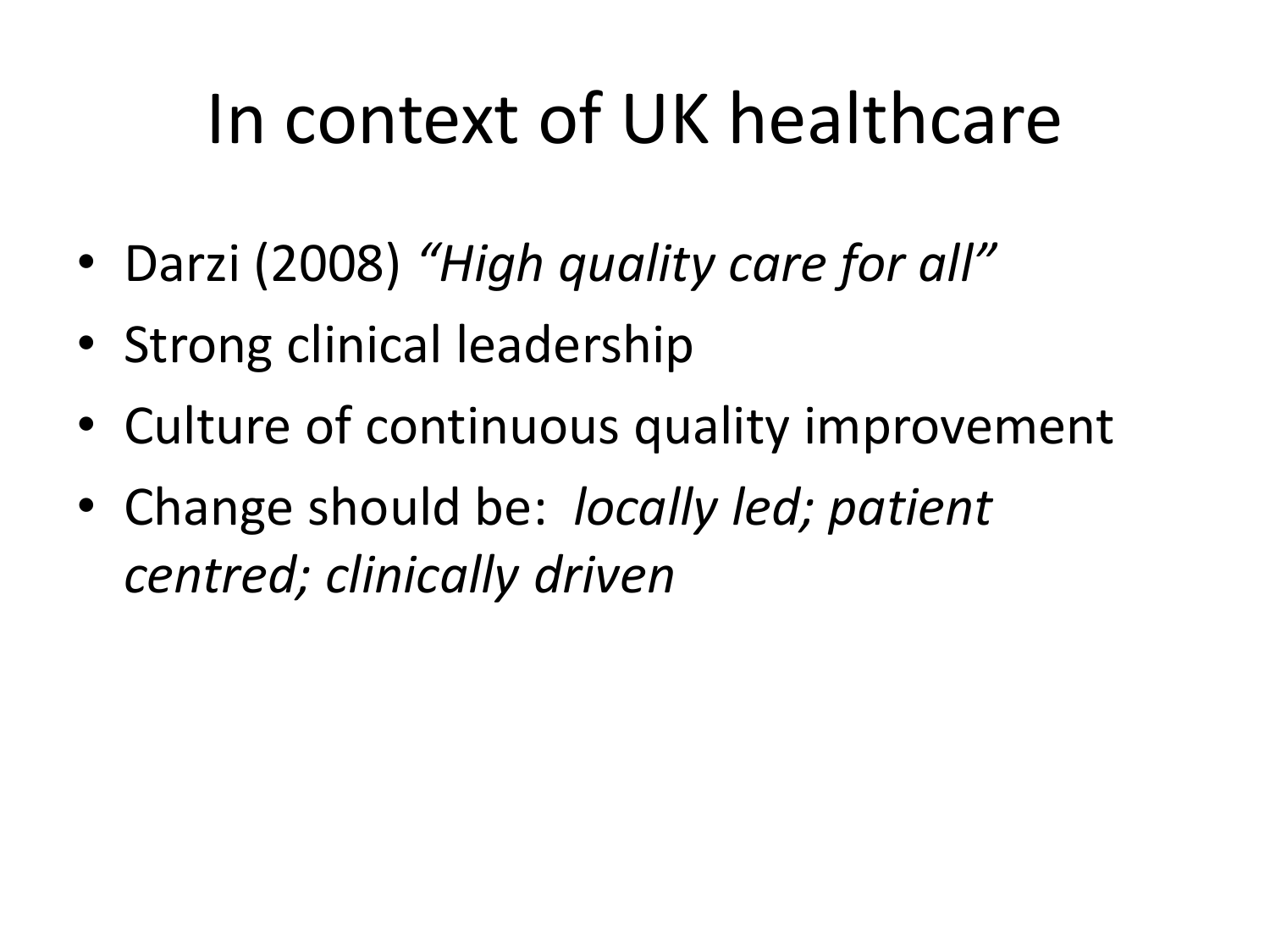"…. greater freedom, enhanced accountability, and empowering staff are necessary, but not sufficient in the pursuit of quality care. Making change happen also takes leadership. It is central to our expectation of the healthcare professionals of tomorrow"

Darzi 2008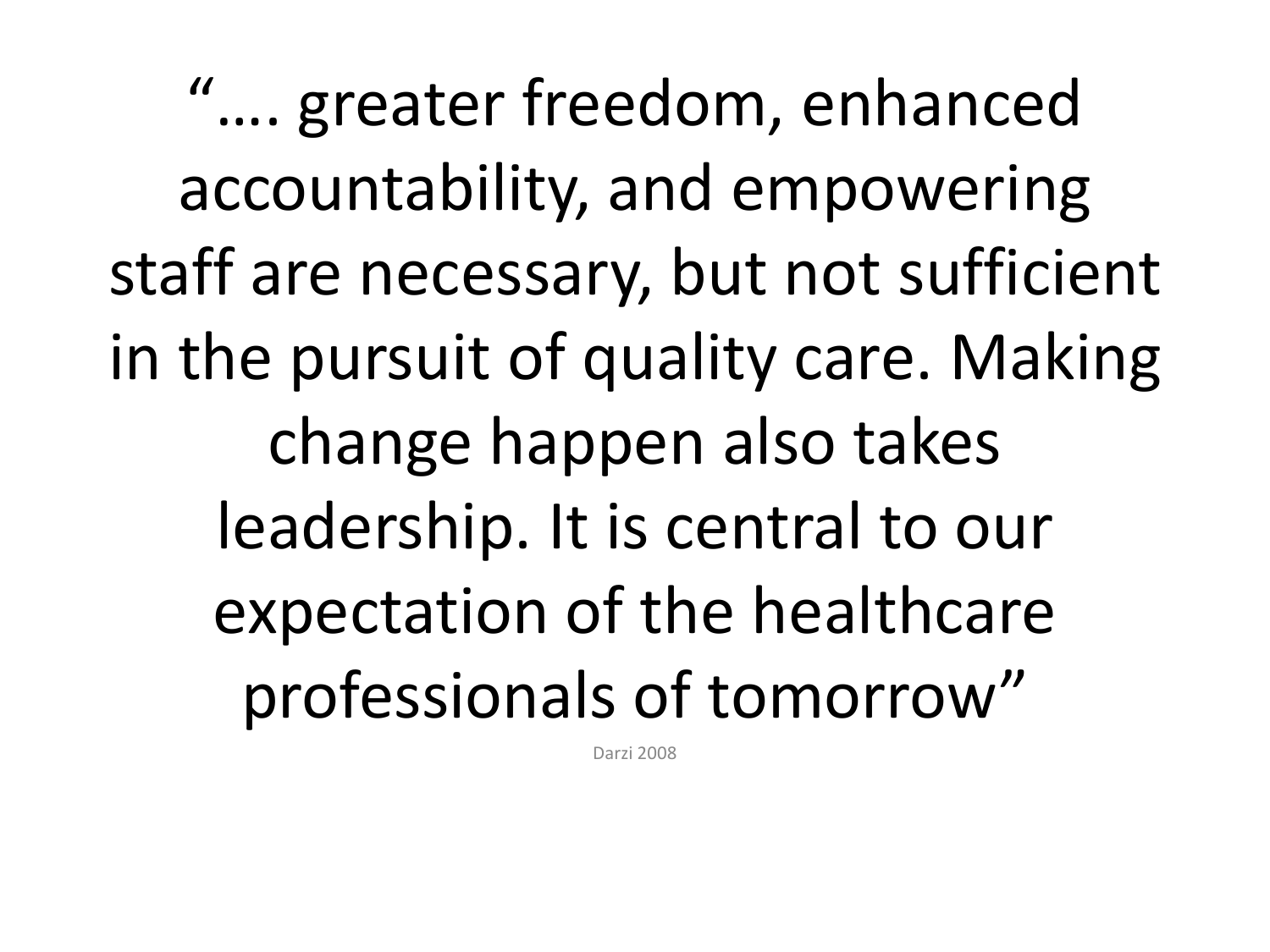#### NHS Leadership academy

- Founded 2011
- Clinical leadership competency framework
- "develop outstanding leadership in health, in order to improve people's health and their experiences in the NHS"
- Consistent approach for all staff irrespective of role, discipline or seniority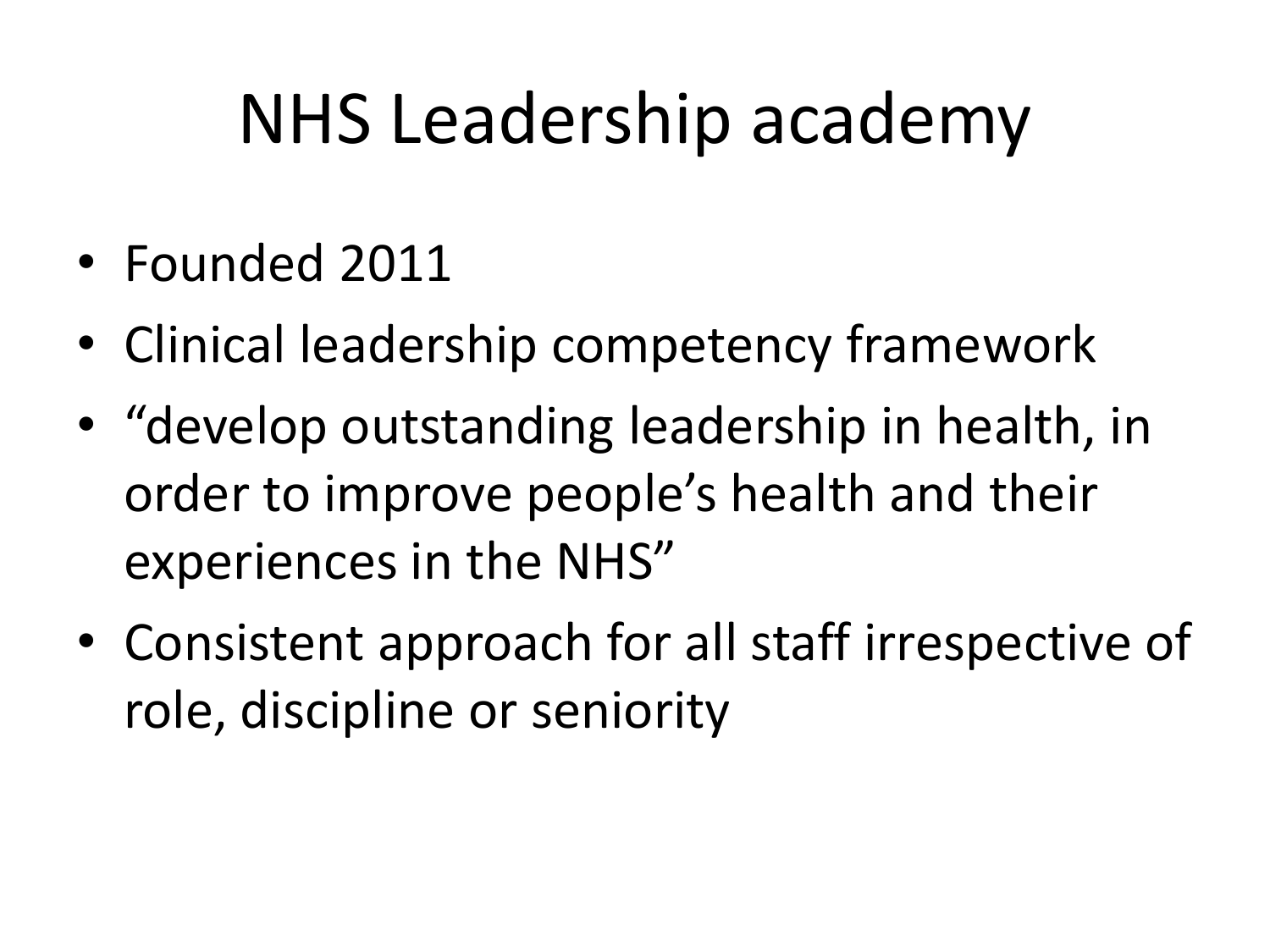## What can go wrong?

- *"Francis" report "Mid-Staffs NHSFT public enquiry"* 2013
- *"*learned helplessness*"* among medical and nursing staff
- Disengagement of health professionals from management
- Other reviews of NHS organisations-similar problems with focus on targets and efficiency, losing sight of patient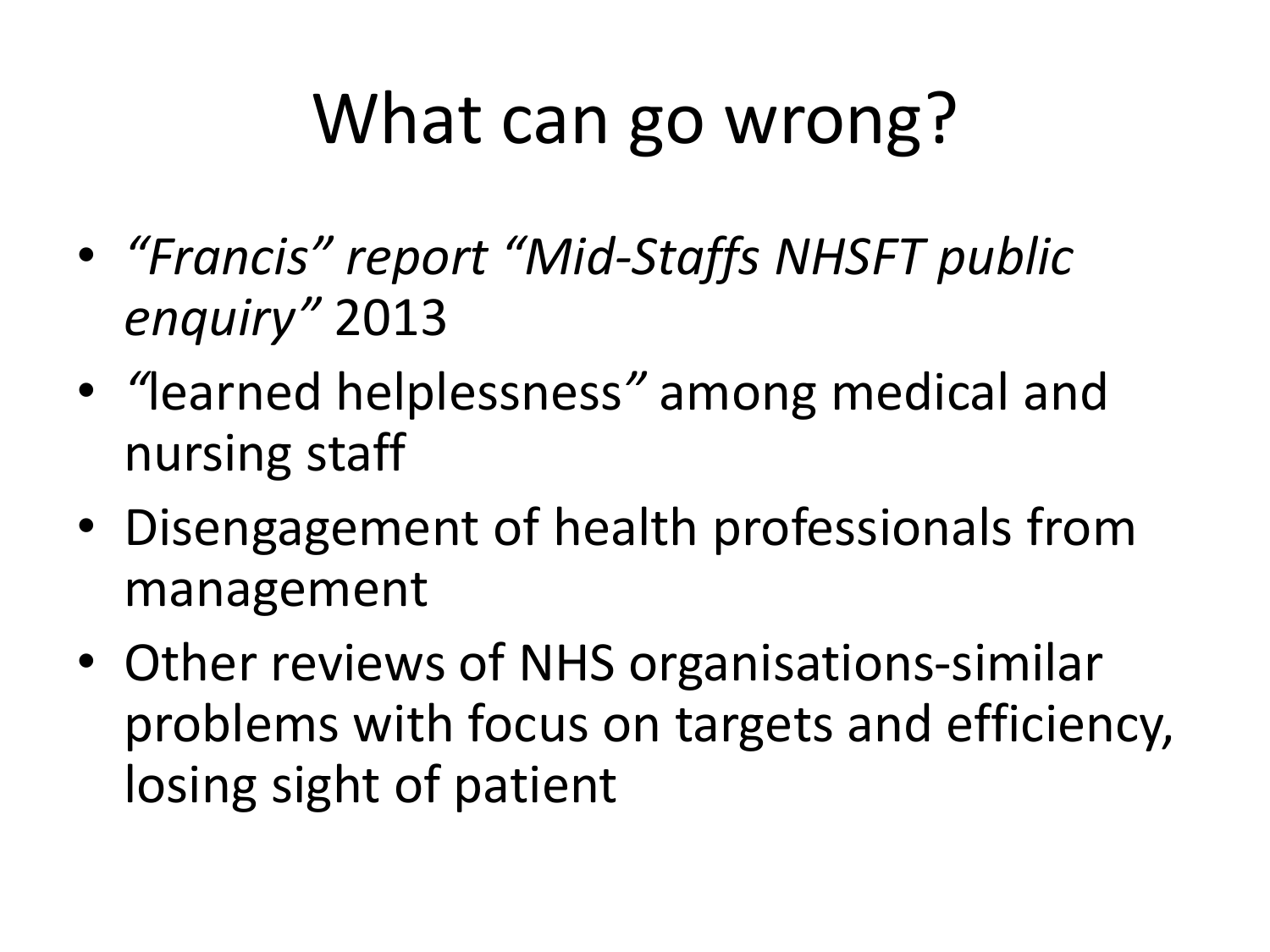## What is the aim of postgraduate medical training?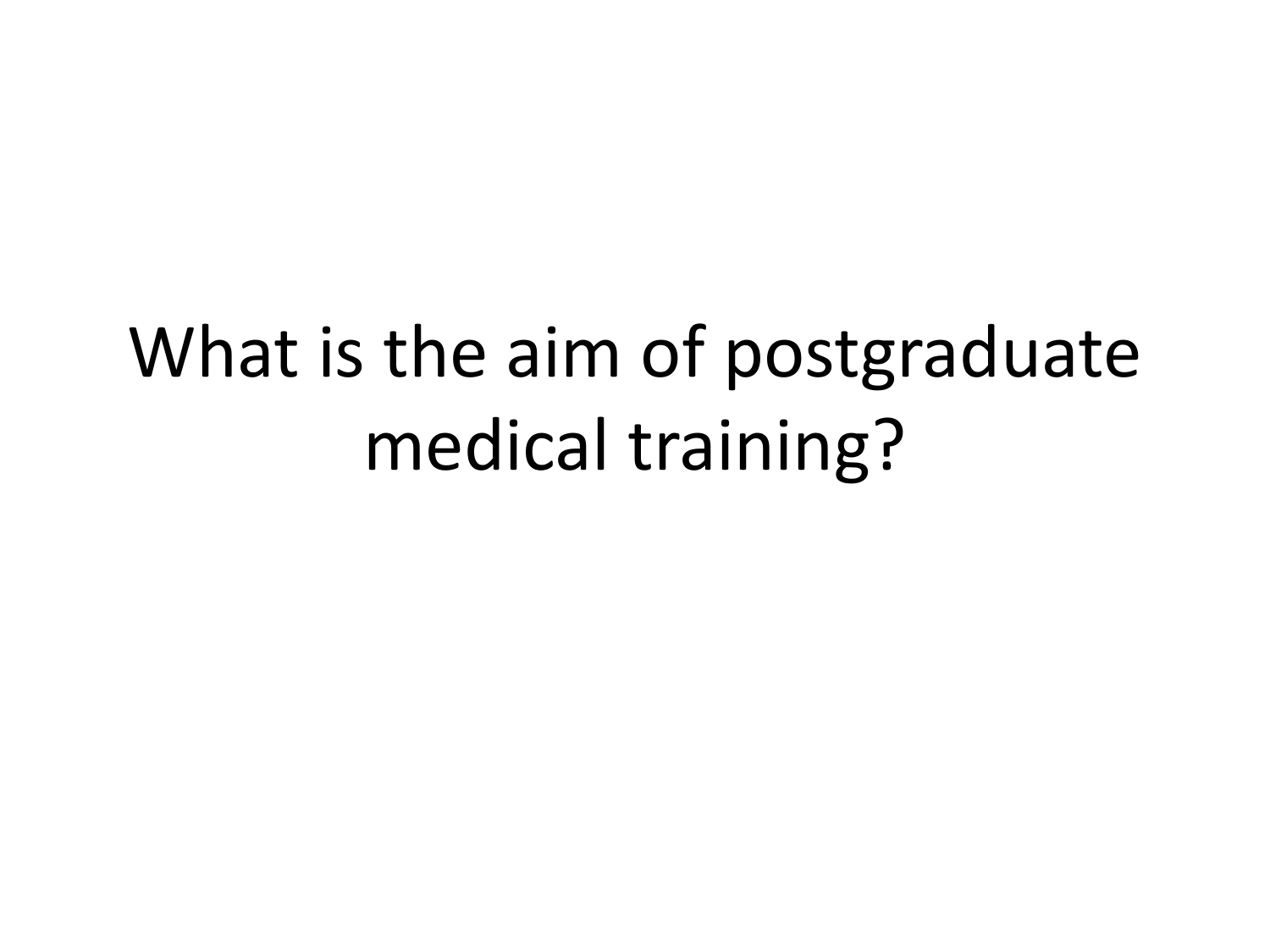"… to ensure that specialised doctors completely address the medical needs of the community"

GMC/"Francis"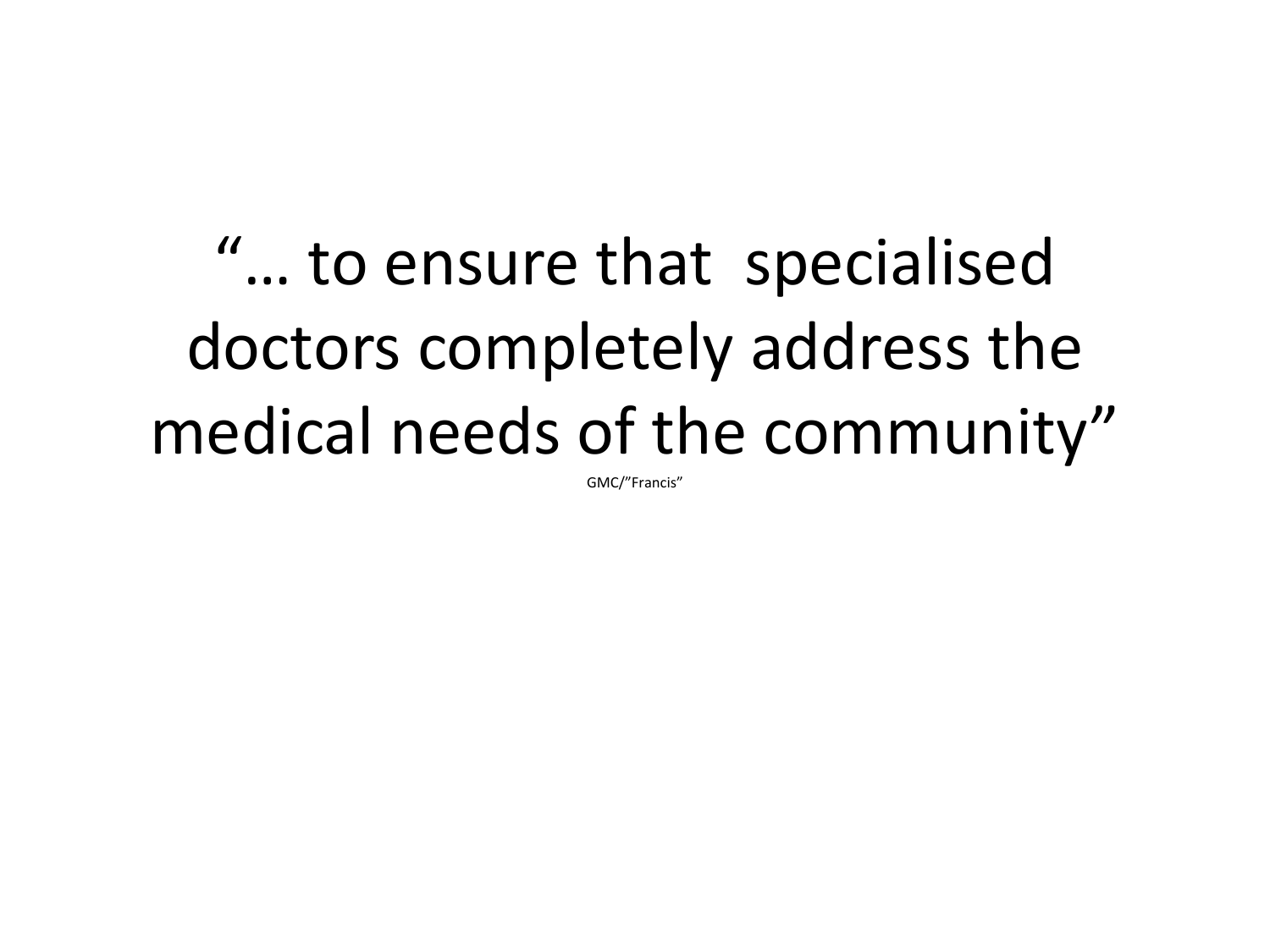### Leadership

- GMC "*Generic capabilities"2017*
- Greenaway "*Shape of training* " review 2015
- To be embedded in all postgraduate curricula
- RCR 2015, RCPCH 2016, RCGP 2016, UKFPO 2016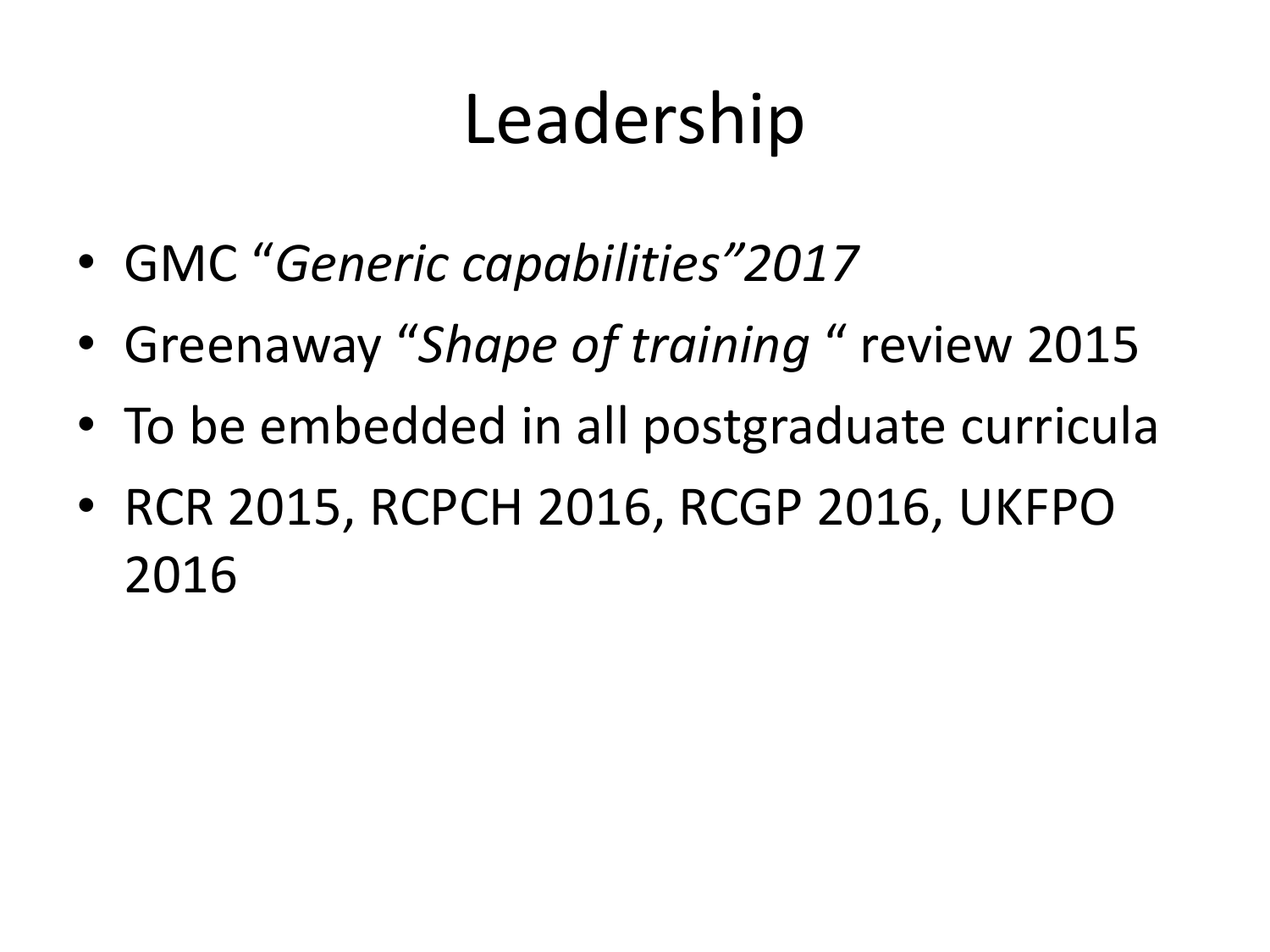## So what has been done so far?

- Talent management
- Various "initiatives"
- Shared learning
- Secondments and fellowships
- Quality improvement projects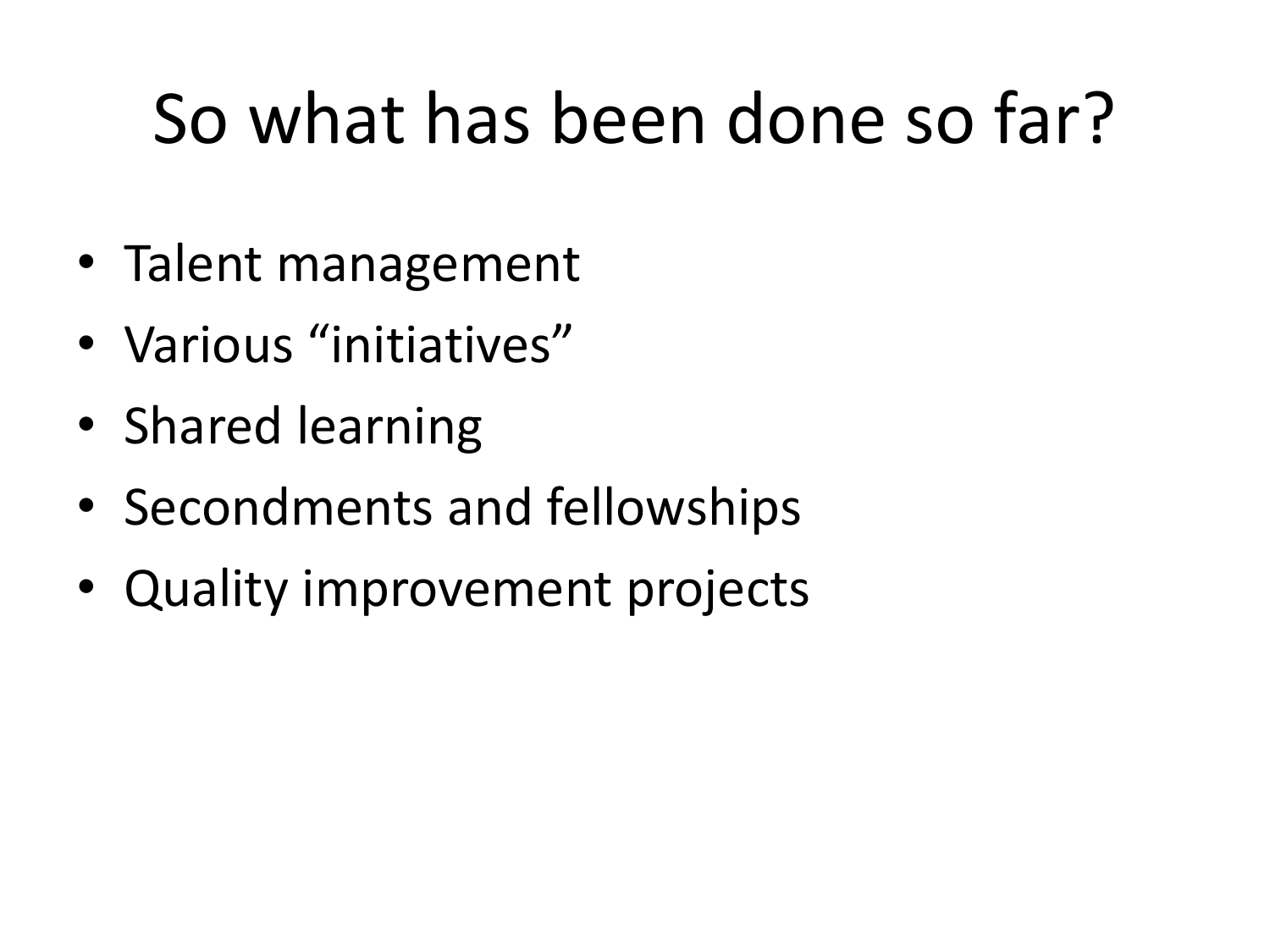#### Principles (Swanwick, Mckimm)

- Practical
- Work-orientated
- Project
- Support for individual development (coaching, mentoring , 360 etc)
- Link theory to practice
- Include networking through action learning, coaching and (social ) networking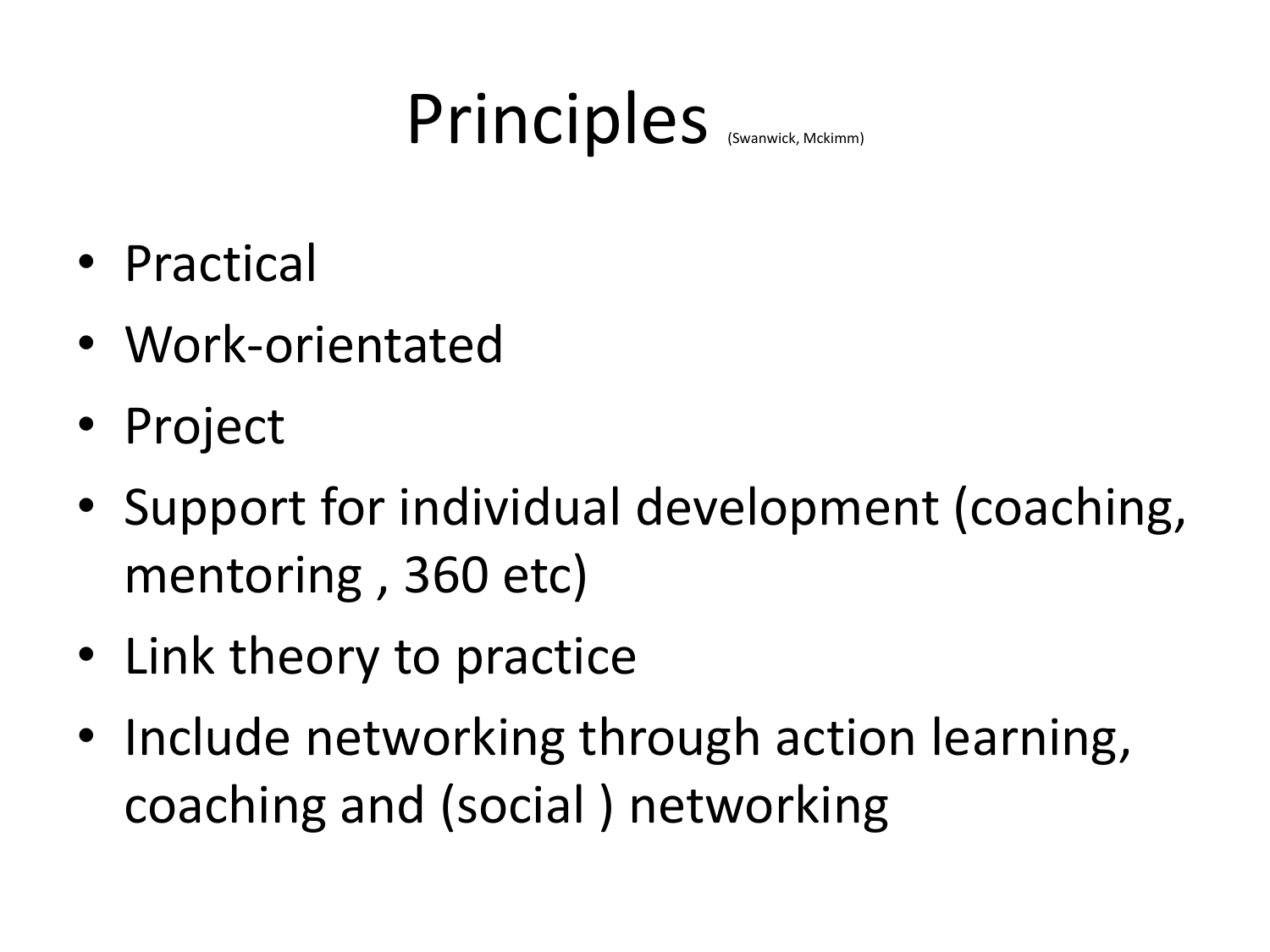#### Interventions

- Courses, seminars and workshops
- Action learning
- Simulation
- E-learning
- Psychometric tools
- Caching and mentoring
- MSF
- Quality improvement/business development projects
- Structured workplace experiences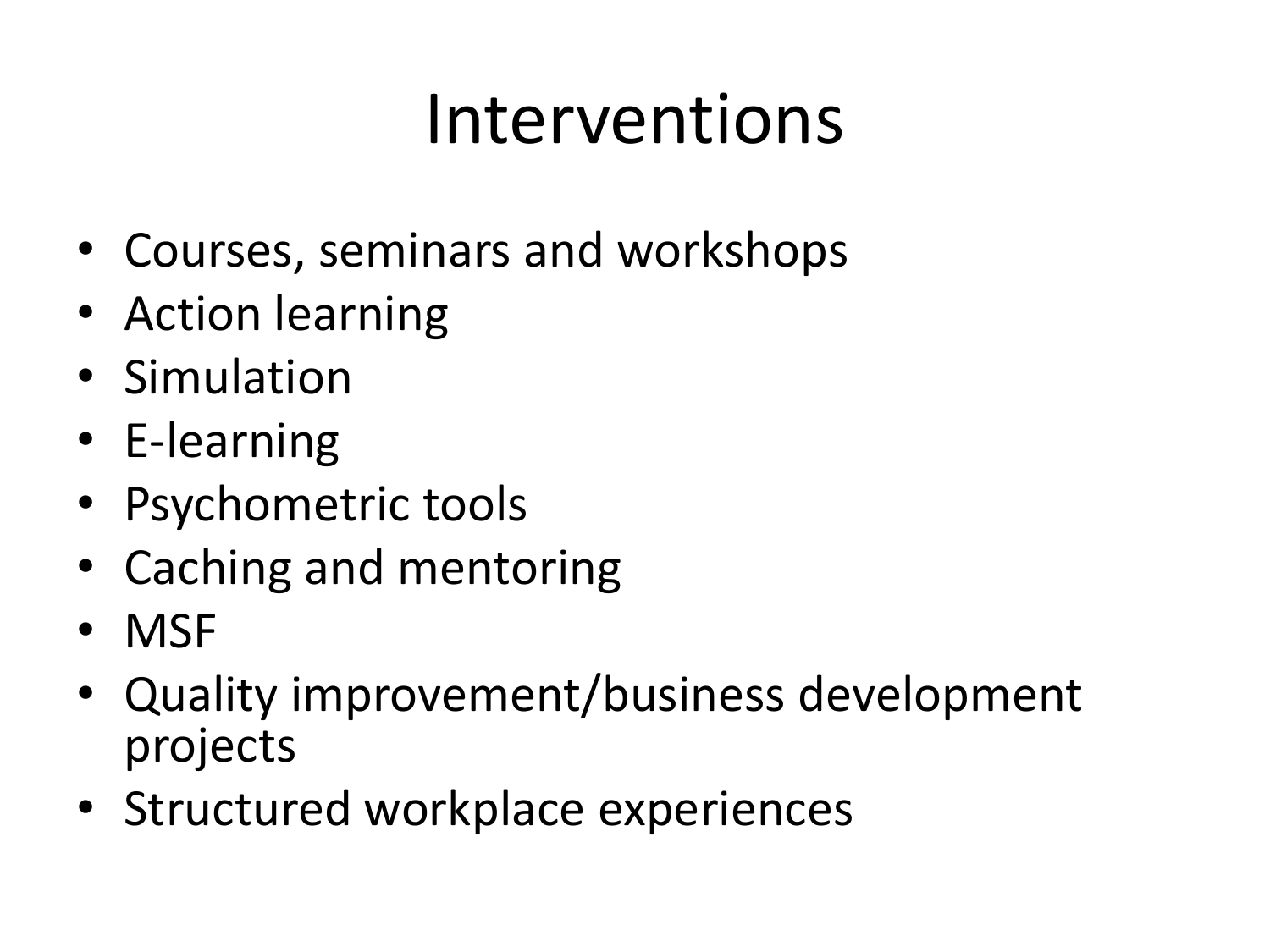## So what do we know so far?

- Systematic review 2017
- UK, postgraduate , doctor in training, medical leadership interventions (not just QI), post – Darzi
- 15 published studies
- Wide range of numbers involved, length of programme, grade of doctor involved, some mixed some did not specify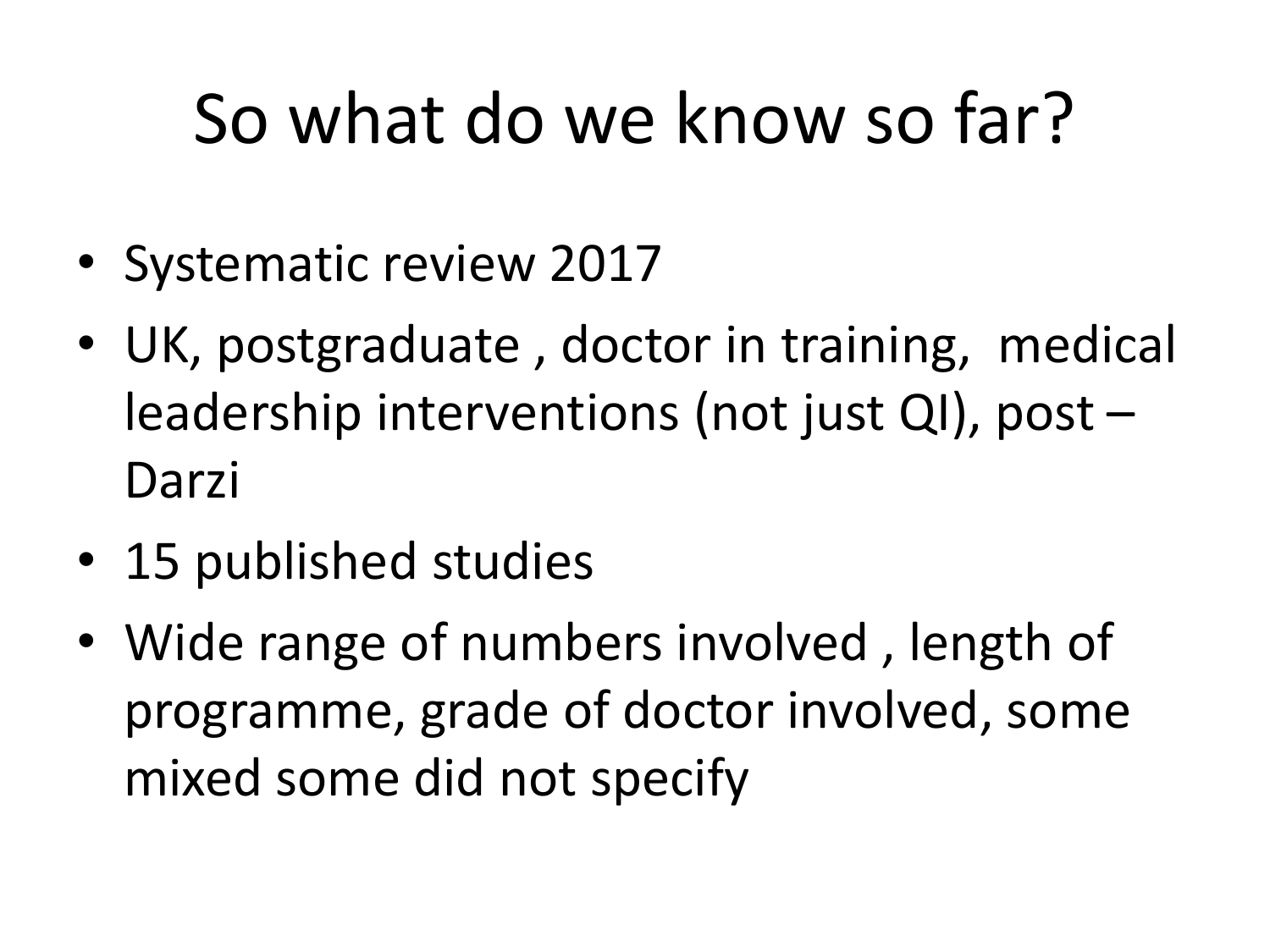#### results

- Single intervention/assessment to 1 year full-time or 4 year part-time masters level courses
- Few papers describe content
- Very few described resources/costs
- Select or not?
- Only one was multi-disiplinary
- Outcomes mainly level 1 (participation and learners views) or level 2 (modification of skills or behaviours)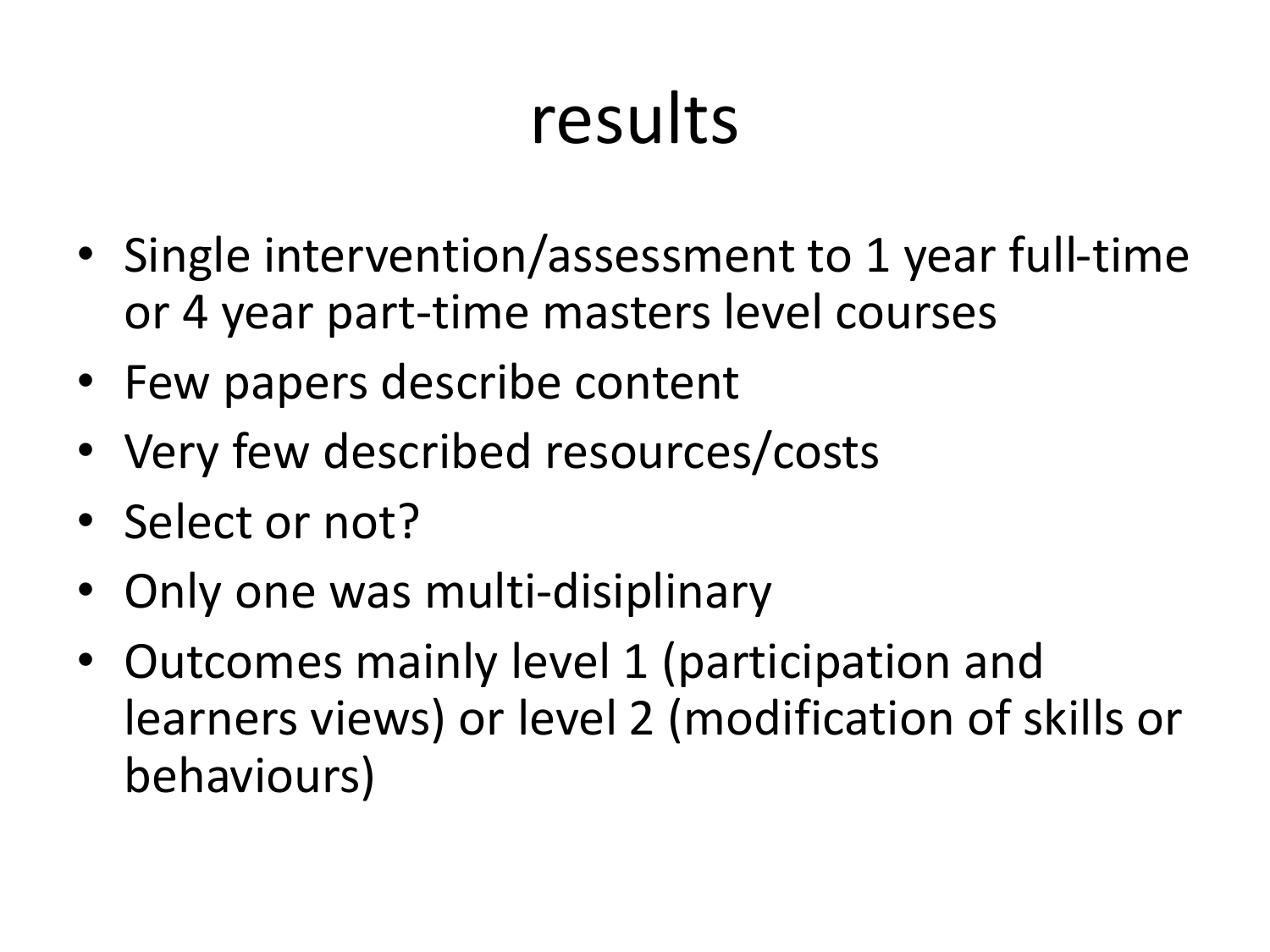#### results

- Strong theme- trainees felt unprepared initially
- In those that asked- increase in self-reported leadership competencies after intervention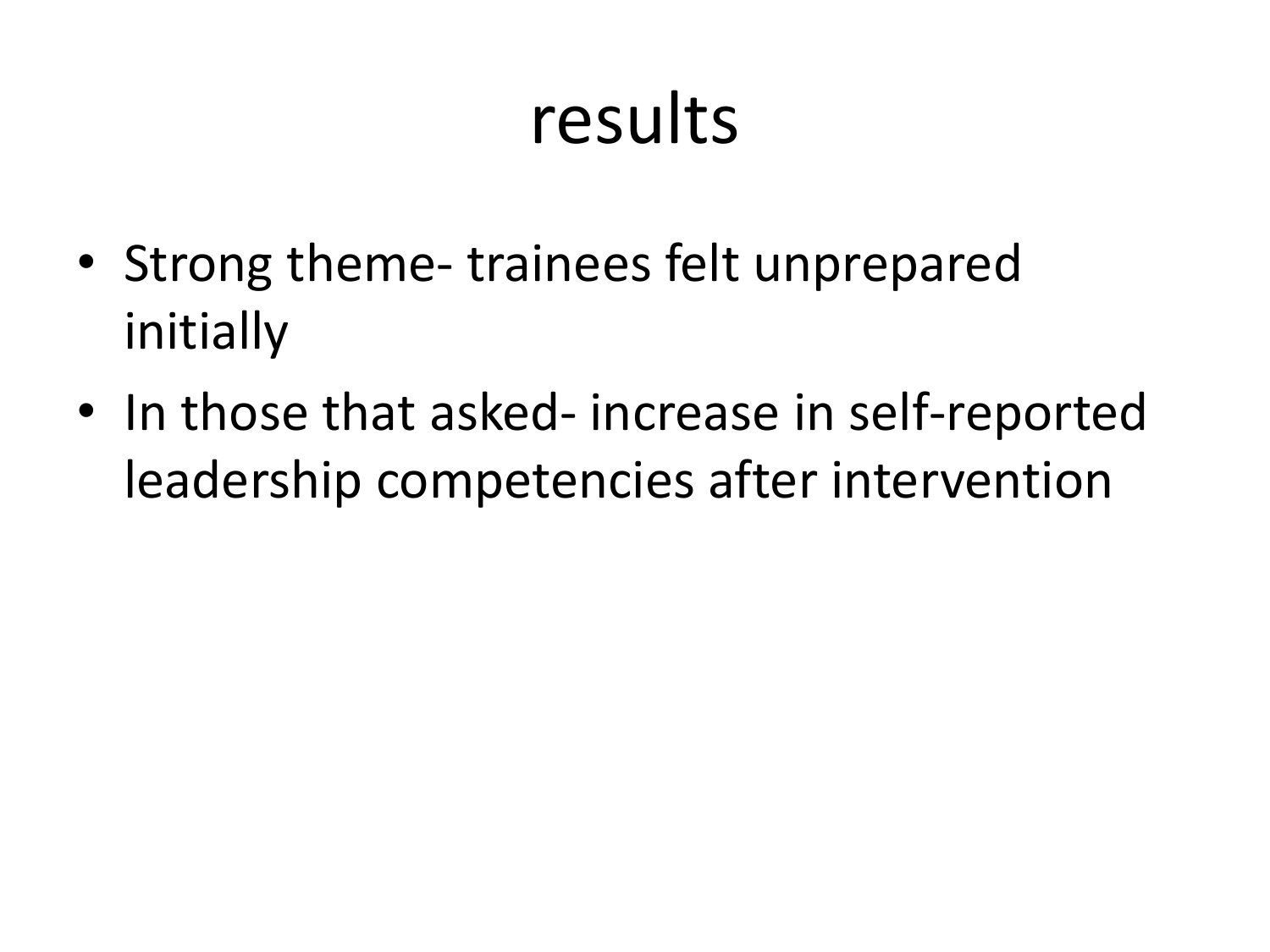#### results

- In a number of the high quality (methodologically) studies, some negative indicators noted
- "dark side" ????hidden curriculum
- Senior psychotherapy trainees initial negative response but different view after 9 months reflection
- Early career doctors small changes / conflicting evidence – does "one size fit all" at this stage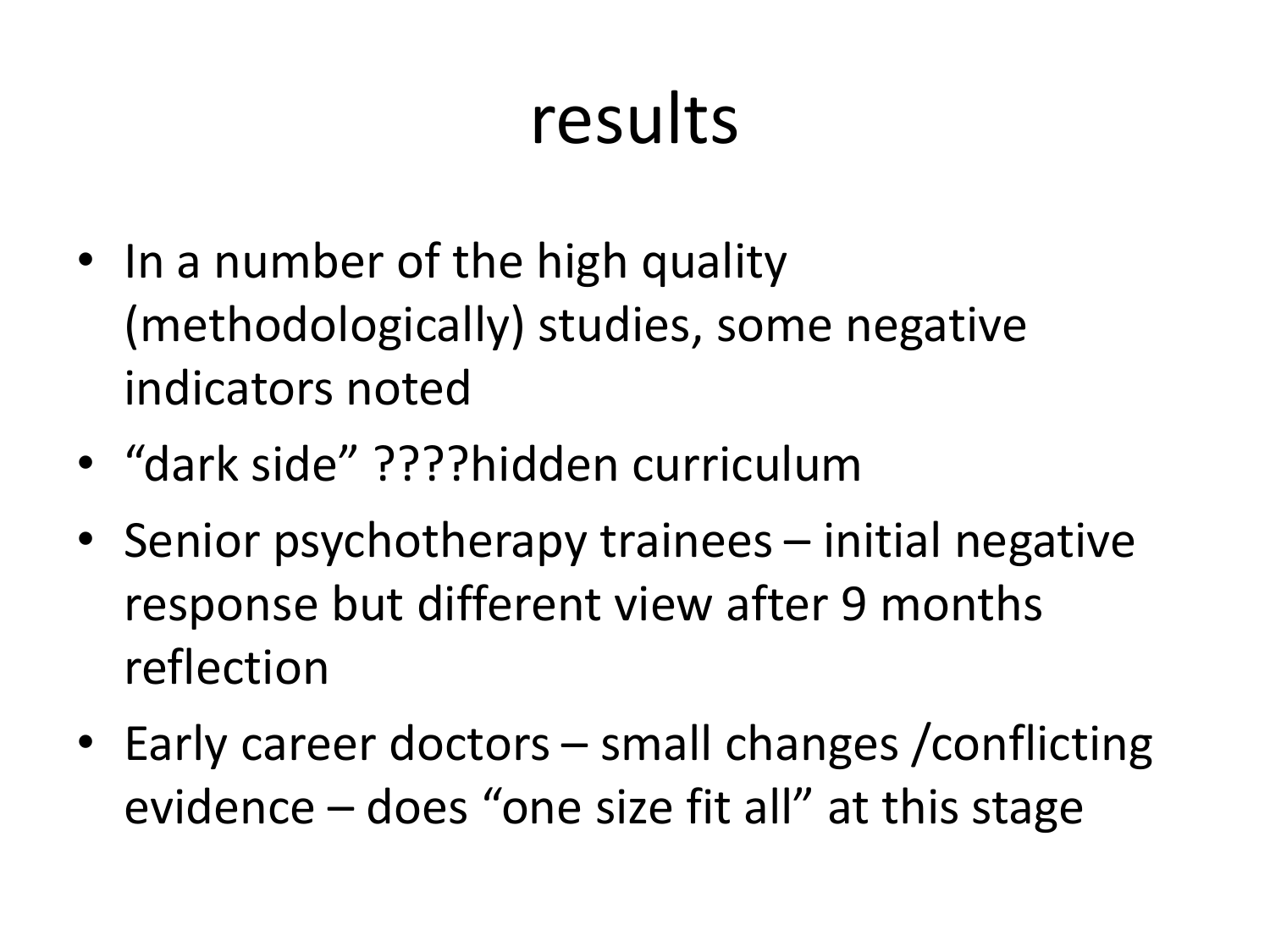# What we do in Blackpool with FY2

- 1 year funded PGCert in Clinical leadership
- Externally delivered on-site by local university since 2007
- Includes QI project (higher level than F2)
- Formerly compulsory, now "opt-in" by competitive interview
- Requires some significant self-study
- Other LEDs in group (consultants for first time this year)
- Funded through combination of study leave / education budget/trust funding
- Other cohort of FY2 , do separate bespoke leadership training
- Feedback and presentation to both cohorts with senior Trust team in attendance
- Quality improvement awards open to all doctors in training including LEDs- high senior profile
- Educational QI lead and deputy(SAS)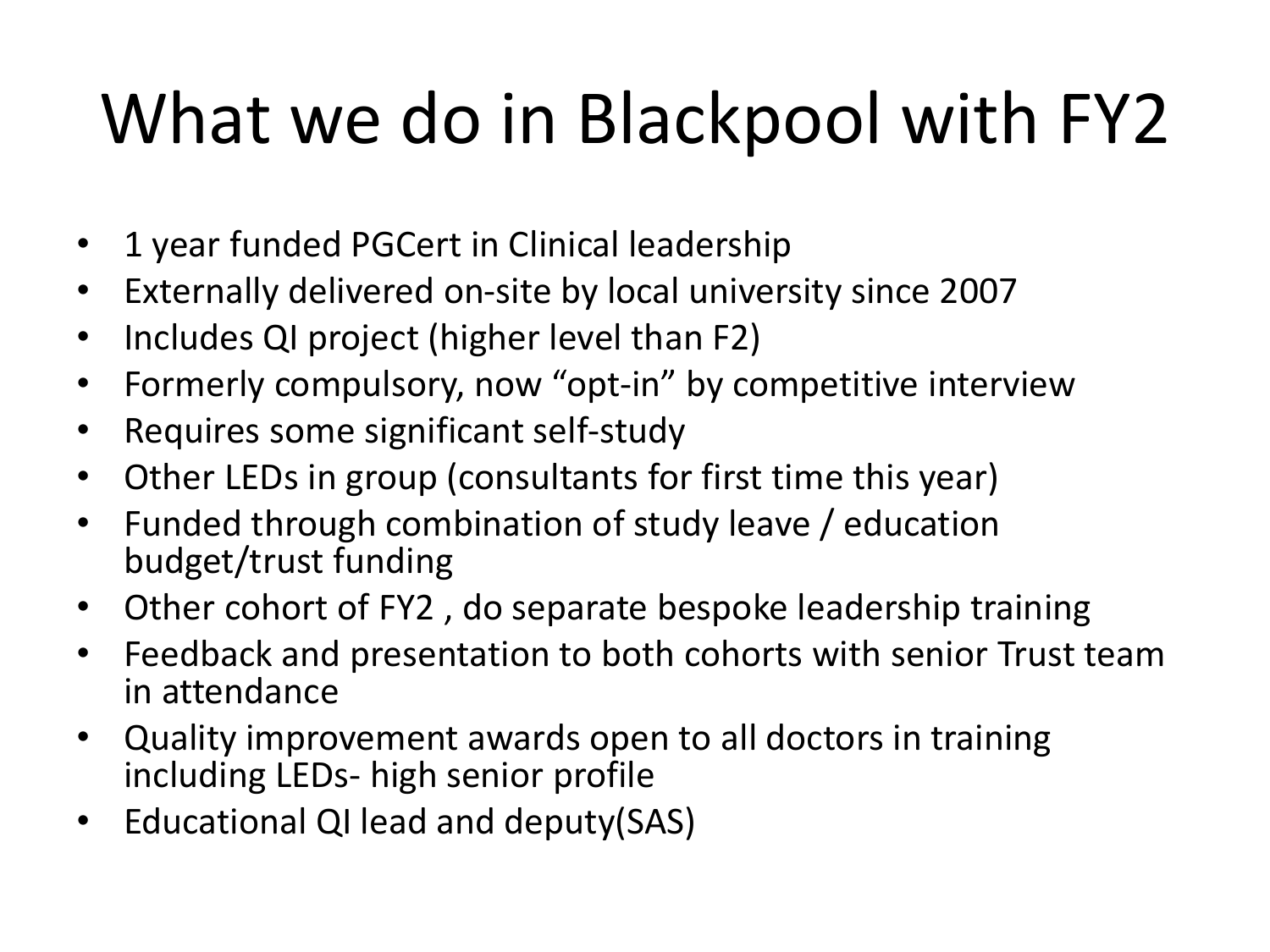#### What we found, so far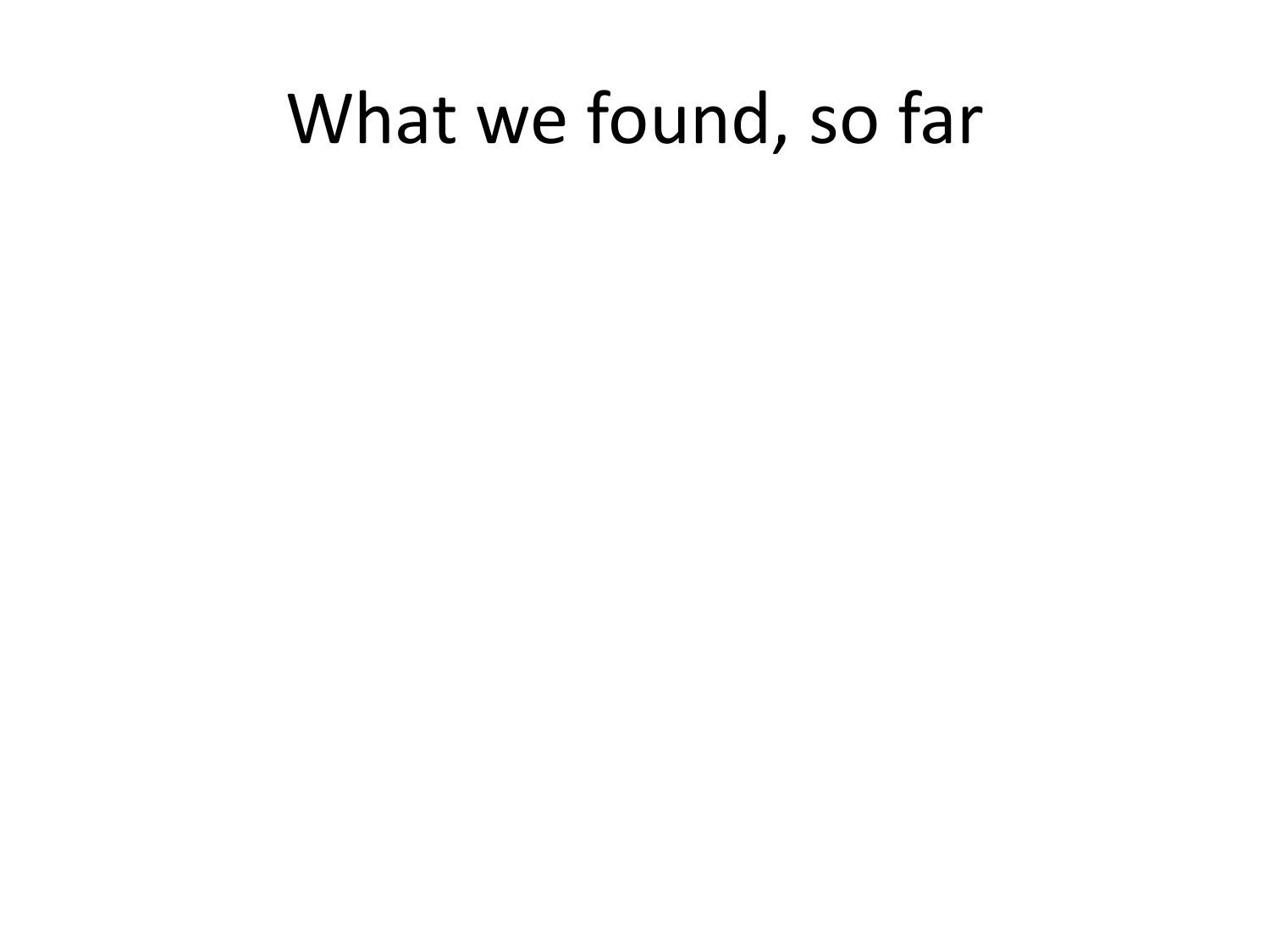"… I will never again sit back and moan about something I see without first asking myself what I can do to improve the situation, and discussing with someone who will help empower me to make change"

Blackpool FY2 doctor to medical director 2017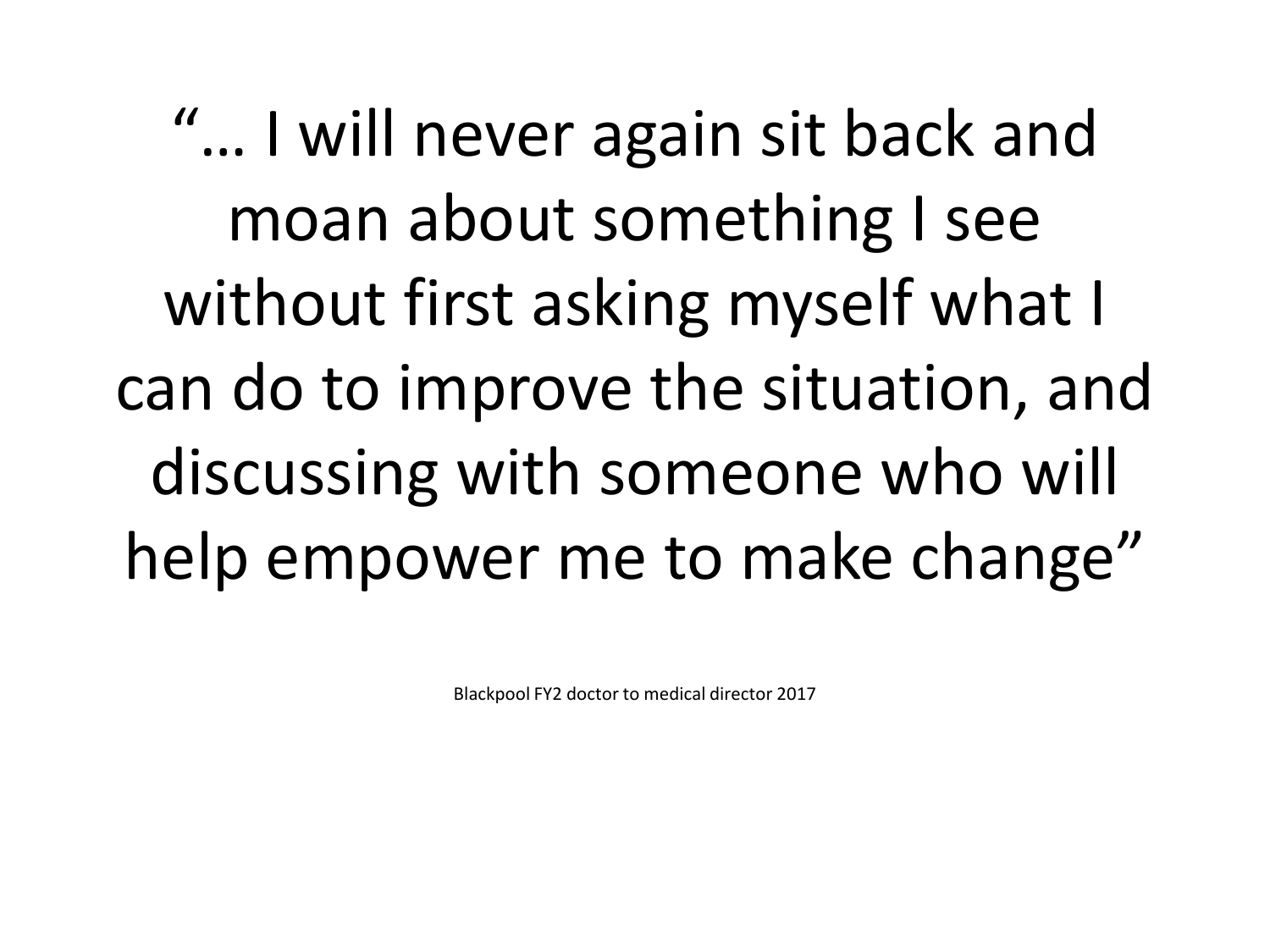#### Please consider your own leadership development…..

nact.org.uk



**Supporting Excellence** in Medical Education